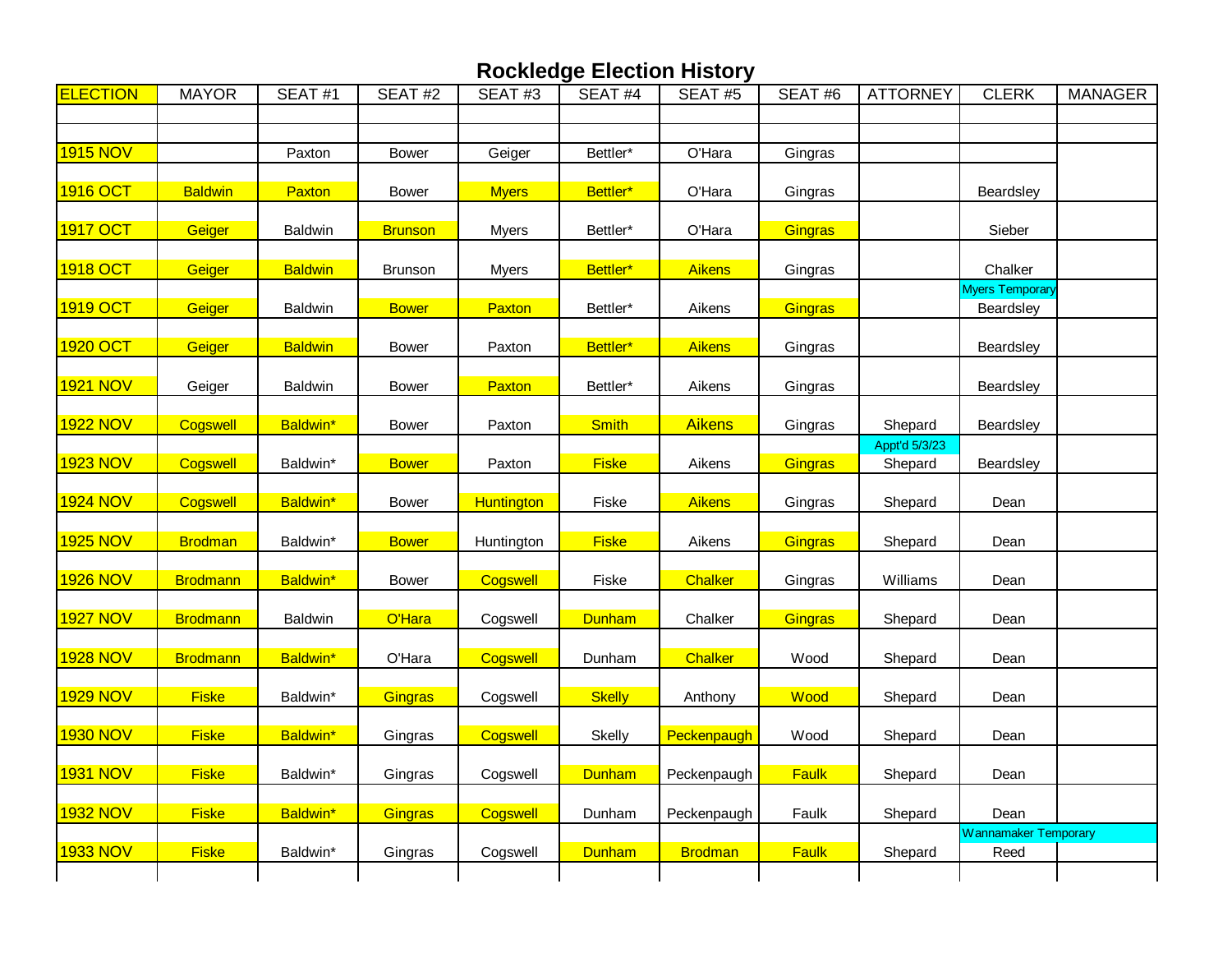| <b>ELECTION</b> | <b>MAYOR</b>   | SEAT#1         | SEAT#2        | SEAT#3                                  | SEAT #4   | SEAT#5         | SEAT#6         | <b>ATTORNEY</b> | <b>CLERK</b>                                     | <b>MANAGER</b> |
|-----------------|----------------|----------------|---------------|-----------------------------------------|-----------|----------------|----------------|-----------------|--------------------------------------------------|----------------|
|                 |                |                |               |                                         |           |                |                |                 |                                                  |                |
| <b>1934 NOV</b> | Johnson        | Baldwin*       | Gingras       | Cogswell                                | Dunham    | Brodman        | Faulk          | Shepard         | Reed                                             |                |
| <b>1935 NOV</b> | Johnson        | Baldwin*       | Gingras       | Cogswell                                | Copeland  | <b>Brodman</b> | Faulk          | Shepard         | Reed                                             |                |
| <b>1936 NOV</b> | Schlernitzauer | <b>Baldwin</b> | Gingras       | Cogswell                                | Copeland* | Brodman        | Faulk          | Shepard         | Baldwin                                          |                |
|                 |                | Heilman        |               | Appointed 11/4/36 when Baldwin resigned |           |                |                |                 |                                                  |                |
| 1937 NOV        | Schlernitzauer | Heilman        | Gingras       | Cogswell                                | Wall      | Brodman*       | Faulk          | Shepard         | Baldwin                                          |                |
| <b>1938 NOV</b> | Schlernitzauer | <b>Murrell</b> | Gingras       | Langston                                | Wall      | Brodman*       | <b>Brant</b>   | Shepard         | <b>Byrd</b>                                      |                |
| <b>1939 NOV</b> | Schlernitzauer | Faulk          | <b>Dyal</b>   | Langston                                | Wall      | Brodman        | Brant*         | Jackson         | <b>Byrd</b>                                      |                |
| <b>1940 NOV</b> | Geiger         | Faulk          | Dyal          | Langston                                | Wall*     | Anderson       | <b>Brant</b>   | <b>Butt</b>     | <b>Byrd</b>                                      |                |
| <b>1941 NOV</b> | Geiger         | <b>Murrell</b> | <b>Dyal</b>   | Langston                                | Wall*     | Anderson       | Brant          | <b>Butt</b>     | <b>Byrd</b>                                      |                |
| <b>1942 NOV</b> | Geiger         | Murrell        | Dyal          | Langston                                | Wall*     | Anderson       | Schlernitzauer | <b>Butt</b>     | <b>Byrd</b>                                      |                |
|                 |                |                |               |                                         |           |                |                |                 | Freimeyer Appointed when<br>Byrd resirned 1/6/43 |                |
| <b>1943 NOV</b> | Geiger         | <b>Murrell</b> | <b>Dyal</b>   | Langston                                | Wall*     | Anderson       | Schlernitzauer | <b>Butt</b>     | Freimeyer                                        |                |
| <b>1944 NOV</b> | Geiger         | Murrell        | Dyal          | Langston                                | Wall*     | Anderson       | Schlernitzauer | <b>Butt</b>     | Freimeyer                                        |                |
| <b>1945 NOV</b> | Geiger         | <b>Murrell</b> | <b>Dyal</b>   | Langston                                | Wall*     | Anderson       | Schlernitzauer | <b>Butt</b>     | Freimeyer                                        |                |
| <b>1946 NOV</b> | Geiger         | Murrell        | Dyal          | Langston                                | Wall*     | Anderson       | Schlernitzauer | <b>Butt</b>     | Freimeyer                                        |                |
| <b>1947 NOV</b> | Geiger         | <b>Murrell</b> | <b>Dyal</b>   | Langston                                | Wall*     | Anderson       | Schlernitzauer | Butt            | Freimeyer                                        |                |
| <b>1948 NOV</b> | Geiger         | Murrell        | Dyal          | Langston                                | Wall      | Swanson        | Laycock*       | <b>Butt</b>     | Freimeyer                                        |                |
| <b>1949 NOV</b> | Geiger         | <b>Murrell</b> | <b>Dyal</b>   | Langston                                | Wall      | Swanson        | Laycock*       | <b>Butt</b>     | Freimeyer                                        |                |
| <b>1950 NOV</b> | Geiger         | Murrell        | Dyal          | Langston                                | Wall      | Swanson        | Laycock*       | <b>Butt</b>     | Freimeyer                                        |                |
| <b>1951 NOV</b> | Geiger         | <b>Murrell</b> | <b>Barnes</b> | Langston                                | Wall      | Swanson        | Laycock*       | <b>Butt</b>     | Freimeyer                                        |                |
| <b>1952 NOV</b> | Geiger         | Murrell        | <b>Barnes</b> | Osteen                                  | Wall      | Harvey         | Laycock*       | <b>Butt</b>     | Freimeyer                                        |                |
|                 |                |                |               |                                         |           |                |                |                 | Swanson                                          | Appt'd 2/4/53  |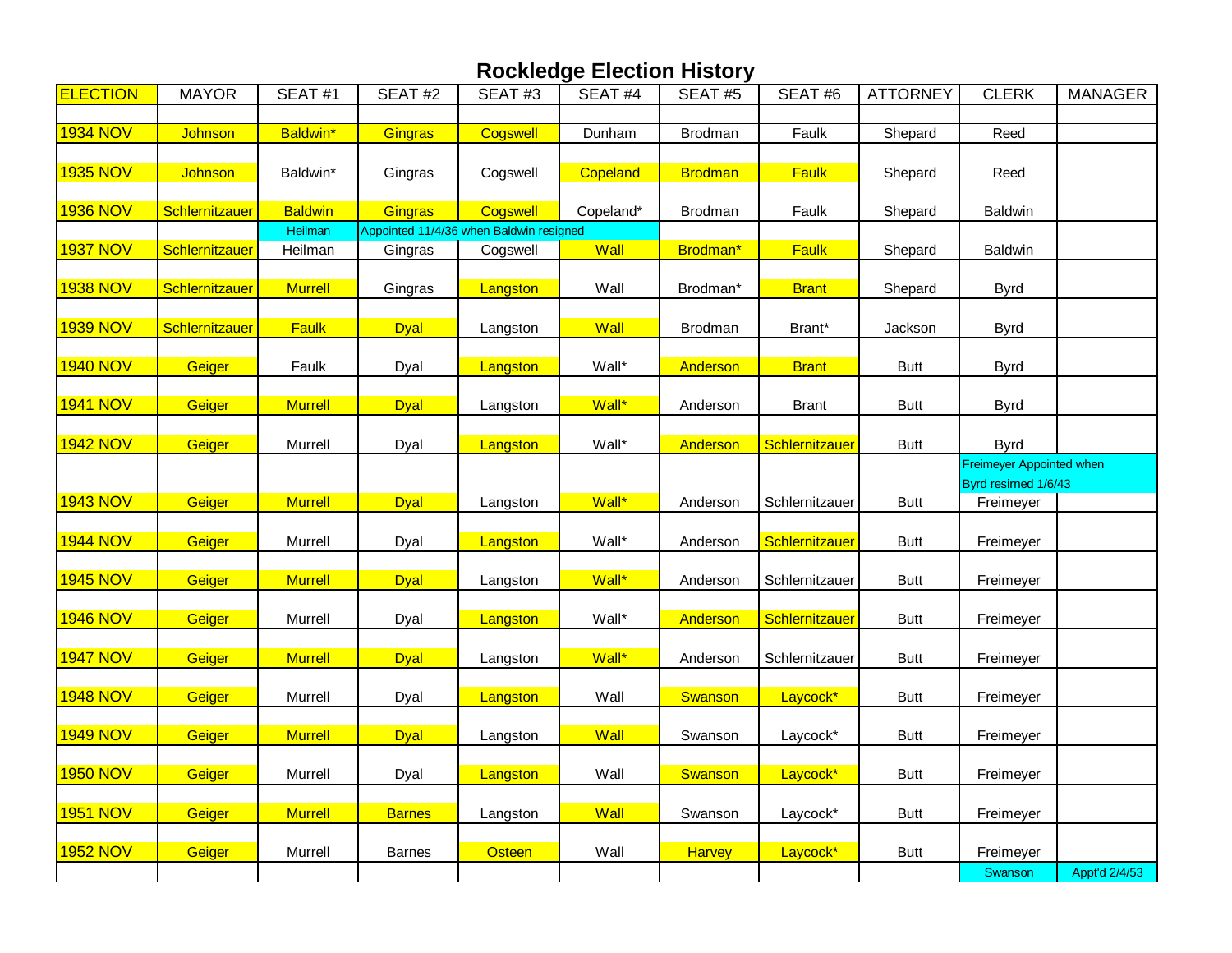| <b>ELECTION</b> | <b>MAYOR</b>                     | SEAT#1                                     | SEAT#2      | SEAT#3                 | SEAT#4          | SEAT#5                                              | SEAT#6         | <b>ATTORNEY</b>                                   | <b>CLERK</b> | <b>MANAGER</b>              |
|-----------------|----------------------------------|--------------------------------------------|-------------|------------------------|-----------------|-----------------------------------------------------|----------------|---------------------------------------------------|--------------|-----------------------------|
|                 |                                  |                                            |             |                        |                 |                                                     |                |                                                   |              |                             |
| <b>1953 NOV</b> | <b>Estridge</b>                  | Murrell*                                   | Thompson    | Osteen                 | Crossman        | Harvey                                              | Laycock*       | Akridge                                           | Swanson      |                             |
| <b>1954 NOV</b> | <b>Estridge</b>                  | Murrell*                                   | Thompson    | Robinson               | Crossman        | <b>McIver</b>                                       | Laycock        | Akridge                                           | Swanson      |                             |
|                 |                                  |                                            |             | Wright                 |                 | Appointed when Robinson resigned 6/1/55             |                |                                                   |              |                             |
| <b>1955 NOV</b> | <b>Estridge</b>                  | Murrell*                                   | Thompson    | Wright                 | <b>Crockett</b> | McIver                                              | Laycock        | Akridge                                           | Swanson      |                             |
| 1956 NOV        | Estridge                         | Murrell*                                   | Thompson    | Wright                 | Crockett        | <b>McIver</b>                                       | Crossman       | Akridge                                           | Swanson      |                             |
| <b>1957 NOV</b> | <b>Wilkins</b>                   | Murrell*                                   | <b>Doty</b> | Wright                 | <b>Crockett</b> | McIver                                              | Crossman       | Akridge                                           | Swanson      |                             |
| <b>1958 NOV</b> | Wilkins                          | Murrell*                                   | Doty        | <b>Osteen</b>          | Crockett        | <b>McIver</b>                                       | Cavannaugh     | Akridge                                           | Swanson      |                             |
| <b>1959 NOV</b> | <b>Barnes</b>                    | Murrell*                                   | <b>Doty</b> | Osteen                 | <b>Davis</b>    | McIver                                              | Cavannaugh     | Akridge                                           | Swanson      |                             |
| <b>1960 NOV</b> | <b>Barnes</b>                    | Murrell*                                   | Doty        | <b>Osteen</b>          | <b>Bryant</b>   | <b>McIver</b>                                       | Cavannaugh     | <b>Dykes</b>                                      | Swanson      |                             |
| 1961 NOV        | <b>Barnes</b>                    | Murrell*                                   | <b>Doty</b> | Osteen                 | <b>Bryant</b>   | McIver                                              | Cavannaugh     | <b>Dykes</b>                                      | Swanson      |                             |
| <b>1962 NOV</b> | <b>Barnes</b>                    | Murrell                                    | Doty**      | Roy                    | <b>Bryant</b>   | McIver*                                             | Grady          | <b>Dykes</b>                                      | Swanson      | Hipp                        |
| <b>1963 NOV</b> | <b>Wilkins</b><br><b>Wilkins</b> | 1/2/63 Sworn in as Mayor<br><b>Murrell</b> | Doty**      | Roy                    | <b>Bryant</b>   | McIver*                                             | Grady          | <b>Dykes</b>                                      | Swanson      | <b>Hired 1/1/64</b><br>Hipp |
| <b>1964 NOV</b> | Wilkins                          | Murrell                                    | Doty*       | Roy**                  | <b>Bryant</b>   | <b>Osteen</b>                                       | <b>Russell</b> | <b>Dykes</b>                                      | Swanson      | Hipp                        |
| <b>1965 NOV</b> | Grady                            | <b>Murrell</b>                             | Doty*       | Roy                    | <b>Bryant</b>   | Osteen**                                            | Russell        | Stahley                                           | Swanson      | Hipp                        |
| <b>1966 NOV</b> | Grady                            | Murrell                                    | Doty*       | Rainwater<br>Rainwater | <b>Bryant</b>   | Appointed 6/1/66 when Roy resigned<br><b>Heaney</b> | Lilly          | Stahley                                           | Swanson      | Hipp                        |
| <b>1967 NOV</b> | Grady                            | <b>Murrell</b>                             | Weigel      | Rainwater*             | Russell**       | Heaney                                              | Lilly          | Stahley                                           | Swanson      | Hipp                        |
| <b>1968 NOV</b> | Grady                            | Murrell                                    | Weigel*     | Rainwater              | Russell**       | Tully<br>Tully                                      | Anderson       | Appointed 6/11/68 when Heaney resigned<br>Stahley | Swanson      | Hipp                        |
| 1969 NOV        | Grady                            | <b>Murrell</b>                             | Vaughn      | Rainwater*             | Tremblay        | Tully                                               | Anderson**     | Shepard                                           | Swanson      | Hipp                        |
| <b>1970 NOV</b> | Grady                            | Murrell                                    | Vaughn**    | Rainwater              | Tremblay        | <b>Tully</b>                                        | Anderson*      | Shepard                                           | Swanson      | Hipp                        |
| <b>1971 NOV</b> | Grady                            | <b>Murrell</b>                             | Vaughn      | Rainwater              | Tremblay**      | Tully                                               | Anderson*      | Shepard                                           | Hamilton     | Hipp                        |
| 1972 NOV        | Grady                            | Murrell                                    | Vaughn      | Rainwater*             | <b>Oates</b>    | Tully**                                             | Anderson       | Shepard                                           | Hamiltom     | Hipp                        |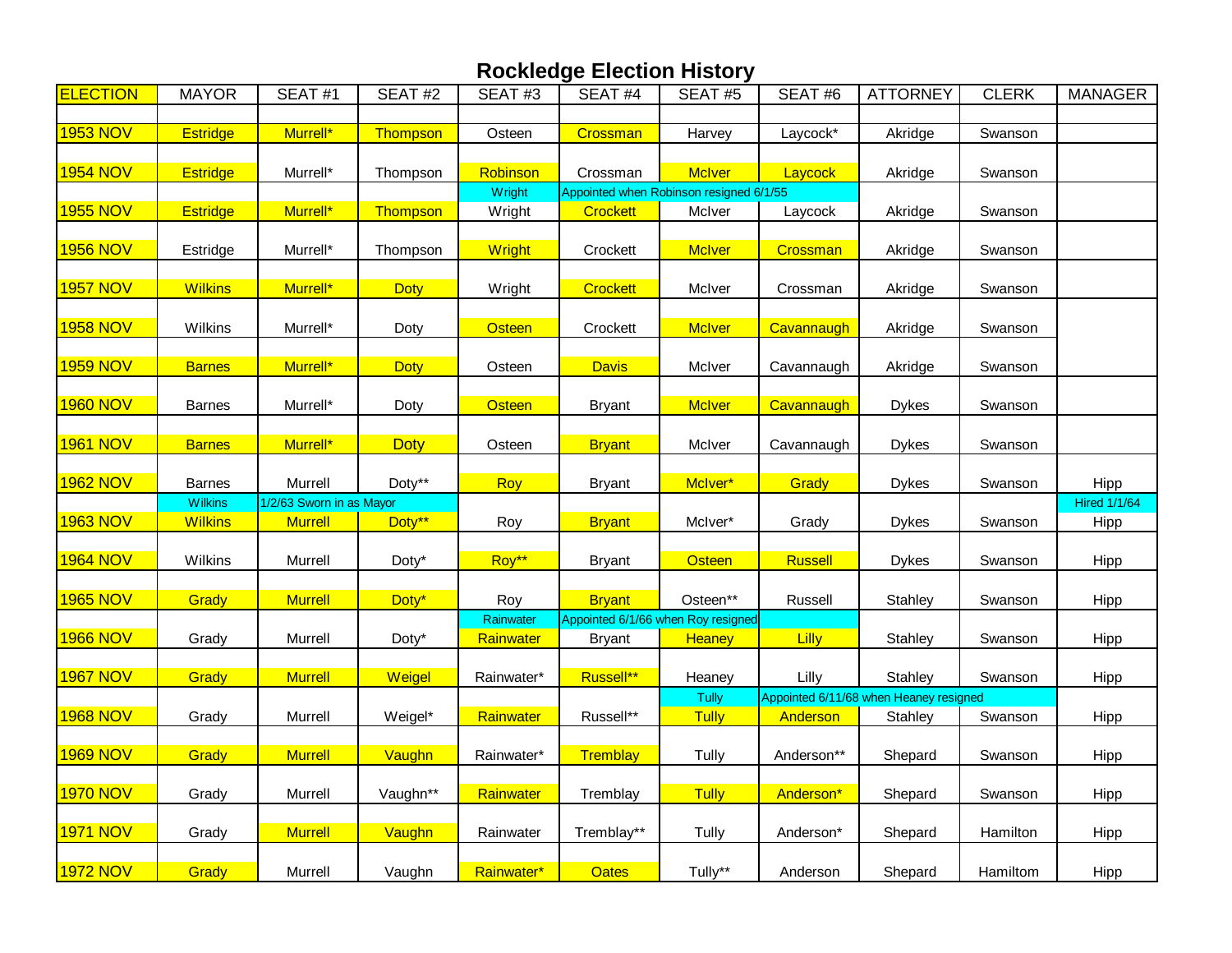| <b>ELECTION</b> | <b>MAYOR</b> | SEAT#1         | SEAT#2        | SEAT#3                                  | SEAT#4                                 | SEAT#5          | SEAT#6         | <b>ATTORNEY</b>                          | <b>CLERK</b> | <b>MANAGER</b>                        |
|-----------------|--------------|----------------|---------------|-----------------------------------------|----------------------------------------|-----------------|----------------|------------------------------------------|--------------|---------------------------------------|
|                 |              |                |               |                                         |                                        |                 |                |                                          |              |                                       |
|                 |              |                |               |                                         |                                        |                 | <b>Brand</b>   | Appointed 12/6/72 when Anderson resigned |              |                                       |
| 1973 NOV        | Grady        | Murrell        | Vaughn        | Rainwater*                              | Oates**                                | Claudio         | Tremblay       | Shepard                                  | Hamilton     | Hipp                                  |
| <b>1974 NOV</b> | Grady        | Wenz           | <b>Sawyer</b> | Rainwater*                              | Oates                                  | Claudio**       | Tremblay       | Shepard                                  | Hamilton     | Hipp                                  |
| <b>1975 NOV</b> | <b>Oates</b> | Wenz           | Sawyer**      | Rainwater*                              | Chastain                               | Valvanis        | Huseonica      | Shepard                                  | Hamilton     | Hipp                                  |
| <b>1976 NOV</b> | Oates        | Wenz           | <b>Blake</b>  | Rainwater                               | Chastain*                              | Posey**         | <b>Schmitt</b> | Shepard                                  | Hamilton     | Hipp                                  |
| <b>1977 NOV</b> | Oates        | <b>Schultz</b> | <b>Blake</b>  | Rainwater                               | Chastain*                              | Posey**         | Schmitt        | Shepard                                  | Hamilton     | <b>Hipp</b>                           |
| 1978 NOV        | <b>Oates</b> | Schultz        | <b>Blake</b>  | <b>Sawyer</b>                           | Chastain*                              | Posey**         | Schmitt        | Shepard                                  | Hamilton     | Hipp                                  |
| <b>1979 NOV</b> | Oates        | Schultz        | <b>Blake</b>  | Sawyer                                  | Chastain*                              | Posey**         | <b>Schmitt</b> | Shepard                                  | Hamilton     | Hipp                                  |
| <b>1980 NOV</b> | Oates        | <b>Schultz</b> | <b>Blake</b>  | Sawyer                                  | Chastain*                              | Posey**         | Schmitt        | Shepard                                  | Hamilton     | Hipp                                  |
| <b>1981 NOV</b> | <b>Oates</b> | Schultz        | Blake**       | <b>Sawyer</b>                           | Pope                                   | Posey*          | Schmitt        | Shepard                                  | Hamilton     | Hipp                                  |
| <b>1982 NOV</b> | Oates        | Schultz**      | Blake*        | Sawyer                                  | Pope                                   | Posey           | <b>Smith</b>   | Shepard                                  | Hamilton     | Hipp                                  |
| <b>1983 NOV</b> | Oates        | Schultz**      | Blake*        | Sawyer                                  | Pope                                   | Posey           | Smith          | Shepard                                  | Hamilton     | Hipp                                  |
| <b>1984 NOV</b> | <b>Oates</b> | Schultz*       | <b>Blake</b>  | McKnight                                | Wenner                                 | Posey           | Smith**        | Shepard                                  | Hamilton     | Hipp                                  |
| <b>1985 NOV</b> | Oates        | Schultz*       | <b>Blake</b>  | McKnight                                | Wenner                                 | <b>Phillips</b> | Smith**        | Shepard                                  | Hamilton     | Hipp                                  |
| <b>1986 NOV</b> | Oates        | <b>Schultz</b> | <b>Blake</b>  | Posey<br>Appt'd 3/19/86<br><b>Minot</b> | Rainwater<br>Appt'd 8/6/86<br>Anderson | Phillips**      | Smith*         | Shepard                                  | Hamilton     | McKnight<br>Appt'd 4/2/86<br>McKnight |
| <b>1987 NOV</b> | <b>Oates</b> | Schultz*       | <b>Blake</b>  | Minot**                                 | Anderson                               | Phillips        | Smith          | Shepard                                  | Hamilton     | <b>McKnight</b>                       |
| 1988 NOV        | Oates        | Schultz*       | Blake         | Minot*                                  | Anderson                               | <b>Phillips</b> | <b>Smith</b>   | Shepard                                  | Hamilton     | McKnight                              |
| <b>1989 NOV</b> | Oates        | Schultz*       | <b>Blake</b>  | Minot**                                 | Anderson                               | Phillips        | Smith          | Shepard                                  | Hamilton     | McKnight                              |
| <b>1990 NOV</b> | <b>Oates</b> | Schultz        | <b>Blake</b>  | Wenner                                  | Anderson*                              | Phillips**      | Smith          | Shepard                                  | Hamilton     | McKnight                              |
| 1991 NOV        | Oates        | Schultz        | <b>Blake</b>  | Wenner                                  | Anderson                               | Phillips*       | Smith*         | Shepard                                  | Hamilton     | McKnight                              |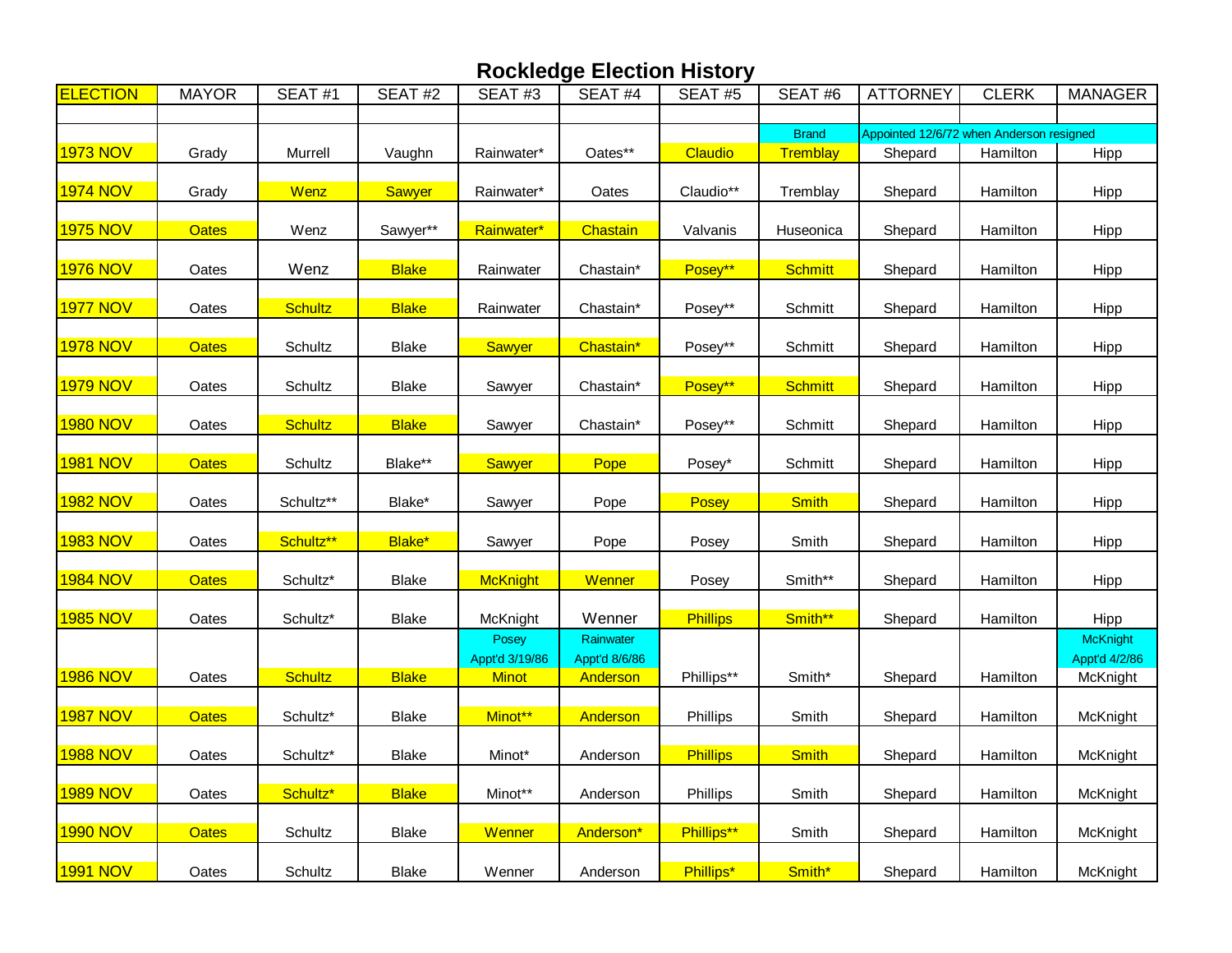| <b>ELECTION</b> | <b>MAYOR</b>   | SEAT#1         | SEAT#2       | SEAT#3                                                                 | SEAT#4          | SEAT#5                                                                     | SEAT#6       | <b>ATTORNEY</b> | <b>CLERK</b> | <b>MANAGER</b> |
|-----------------|----------------|----------------|--------------|------------------------------------------------------------------------|-----------------|----------------------------------------------------------------------------|--------------|-----------------|--------------|----------------|
|                 |                |                |              |                                                                        |                 |                                                                            |              |                 |              |                |
|                 |                |                |              |                                                                        |                 |                                                                            |              |                 |              |                |
| <b>1992 NOV</b> | Oates          | <b>Schultz</b> | <b>Blake</b> | Wenner                                                                 | Anderson        | Phillips                                                                   | Smith        | Shepard         | Moist        | McKnight       |
| <b>1993 NOV</b> | <b>Oates</b>   | Schultz*       | <b>Blake</b> | Wenner*                                                                | Anderson        | Morris Appt'd 1/20/93 when Phillips resigned 12/2/92<br><b>Morris</b>      | Smith        | Griffith        | Moist        | McKnight       |
|                 |                |                |              |                                                                        |                 |                                                                            |              |                 |              |                |
| <b>1994 NOV</b> | Oates          | Schultz*       | <b>Blake</b> | Wenner                                                                 | Anderson*       | <b>Morris</b>                                                              | <b>Smith</b> | Griffith        | Moist        | McKnight       |
|                 |                |                |              |                                                                        |                 |                                                                            |              |                 |              |                |
| <b>1995 NOV</b> | Oates          | <b>Schultz</b> | Blake*       | Wenner                                                                 | Anderson        | Morris                                                                     | Smith**      | Griffith        | Moist        | McKnight       |
|                 |                |                |              |                                                                        |                 |                                                                            |              |                 |              |                |
| <b>1996 NOV</b> | <b>Oates</b>   | Schultz        | Blake*       | Wenner<br><b>Mendillo</b>                                              | Anderson        | Morris**<br>Appointed 2/5/97 to fill vacancy left by Wenner until election | Smith        | Griffith        | Moist        | McKnight       |
|                 |                |                |              |                                                                        |                 |                                                                            |              |                 |              |                |
| 1997 NOV        | Oates          | Schultz        | Blake*       | Lombardi                                                               | Anderson        | Morris**                                                                   | <b>Smith</b> | Griffith        | Moist        | McKnight       |
|                 |                |                |              |                                                                        |                 |                                                                            |              |                 |              |                |
| <b>1998 NOV</b> | Oates          | Schultz*       | <b>Blake</b> | Lombardi**                                                             | Anderson        | Morris                                                                     | Smith        | Griffith        | Moist        | McKnight       |
|                 |                |                |              |                                                                        |                 |                                                                            |              |                 |              |                |
| 1999 NOV        | <b>Schultz</b> |                | Blake**      | <b>McCoig</b>                                                          | Price           | Morris                                                                     | Smith*       | Griffith        | Moist        | McKnight       |
|                 |                | <b>Nix</b>     |              | Appointed 11/17/99 to fill vacancy left by Schultz until election      |                 |                                                                            |              |                 |              |                |
| <b>2000 NOV</b> | Schultz        | <b>Morris</b>  | Blake*       | McCoig                                                                 | Price**         | <b>Phillips</b>                                                            | <b>Moore</b> | Miniclier       | Moist        | McKnight       |
|                 |                |                |              |                                                                        |                 |                                                                            |              |                 |              |                |
| <b>2001 NOV</b> | Schultz        | <b>Smith</b>   | <b>Blake</b> | McCoig                                                                 | Price*          | Phillips**                                                                 | Moore        | Miniclier       | Moist        | McKnight       |
|                 |                |                |              |                                                                        |                 |                                                                            |              |                 |              |                |
| <b>2002 NOV</b> | <b>Schultz</b> | Smith          | <b>Blake</b> | <b>McCoig</b>                                                          | Price           | Phillips*                                                                  | Moore**      | Miniclier       | Moist        | McKnight       |
|                 |                |                |              |                                                                        |                 |                                                                            |              |                 |              |                |
| <b>2003 NOV</b> | Schultz        | Smith**        | <b>Blake</b> | McCoig                                                                 | Price           | <b>Phillips</b>                                                            | Moore*       | Miniclier       | Moist        | McKnight       |
| <b>2004 NOV</b> | Schultz*       | Smith**        | <b>Blake</b> | <b>McCoig</b>                                                          | Price           | Phillips                                                                   | Moore        | Miniclier       | Moist        | McKnight       |
|                 |                |                |              | <b>Stuart</b>                                                          |                 | Appointed 5/4/05 to fill vacancy left by McCoig until election             |              |                 |              |                |
|                 |                |                |              |                                                                        |                 |                                                                            |              |                 |              |                |
| <b>2005 NOV</b> | Schultz*       | Smith**        | <b>Blake</b> | <b>Stuart</b>                                                          | <b>Forester</b> | Phillips                                                                   | Moore        | Miniclier       | Moist        | McKnight       |
|                 |                |                |              |                                                                        |                 |                                                                            |              |                 |              |                |
| <b>2006 NOV</b> | Schultz*       | Smith**        | <b>Blake</b> | <b>Stuart</b>                                                          | Forester        | <b>Phillips</b>                                                            | Lombardi     | Miniclier       | Moist        | McKnight       |
| <b>2007 NOV</b> | Schultz        | <b>Smith</b>   | Blake**      | <b>Stuart</b>                                                          | Forester        | Phillips*                                                                  | Lombardi     | Miniclier       | Moist        | McKnight       |
|                 |                |                |              |                                                                        |                 |                                                                            |              |                 |              |                |
| <b>2008 NOV</b> | <b>Schultz</b> | Smith          | <b>Blake</b> | <b>Stuart</b>                                                          | <b>Forester</b> | Phillips*                                                                  | Lombardi     | Miniclier       | Moist        | McKnight       |
|                 |                |                |              | Appointed 11/5/08 to fill vacancy left by Lombardi until 2009 election |                 |                                                                            | Price        |                 |              |                |
| <b>2009 NOV</b> | Schultz        | Smith          | <b>Blake</b> | Stuart*                                                                | Forester**      | <b>Phillips</b>                                                            | Prosser      | Miniclier       | Moist        | McKnight       |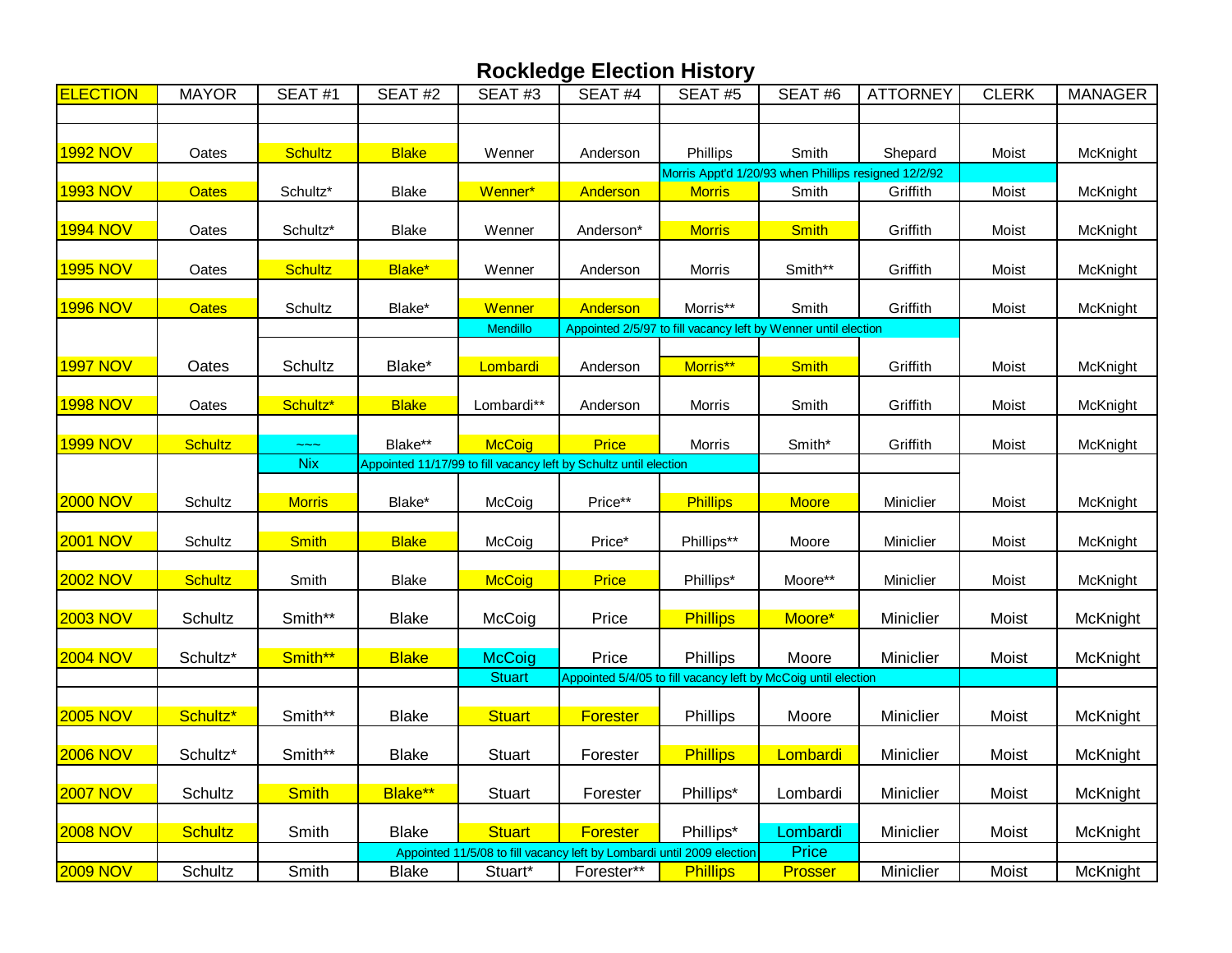| <b>ELECTION</b> | <b>MAYOR</b> | SEAT#1       | SEAT#2       | <b>SEAT</b><br>#3 | SEAT <sub>#4</sub> | SEAT#5          | SEAT#6  | ATTORNEY  | <b>CLERK</b> | <b>MANAGER</b> |
|-----------------|--------------|--------------|--------------|-------------------|--------------------|-----------------|---------|-----------|--------------|----------------|
|                 |              |              |              |                   |                    |                 |         |           |              |                |
|                 |              |              |              |                   |                    |                 |         |           |              |                |
| <b>2010 NOV</b> | Schultz      | <b>Smith</b> | <b>Blake</b> | Stuart*           | -orester**         | <b>Phillips</b> | Prosser | Miniclier | Moist        | McKnight       |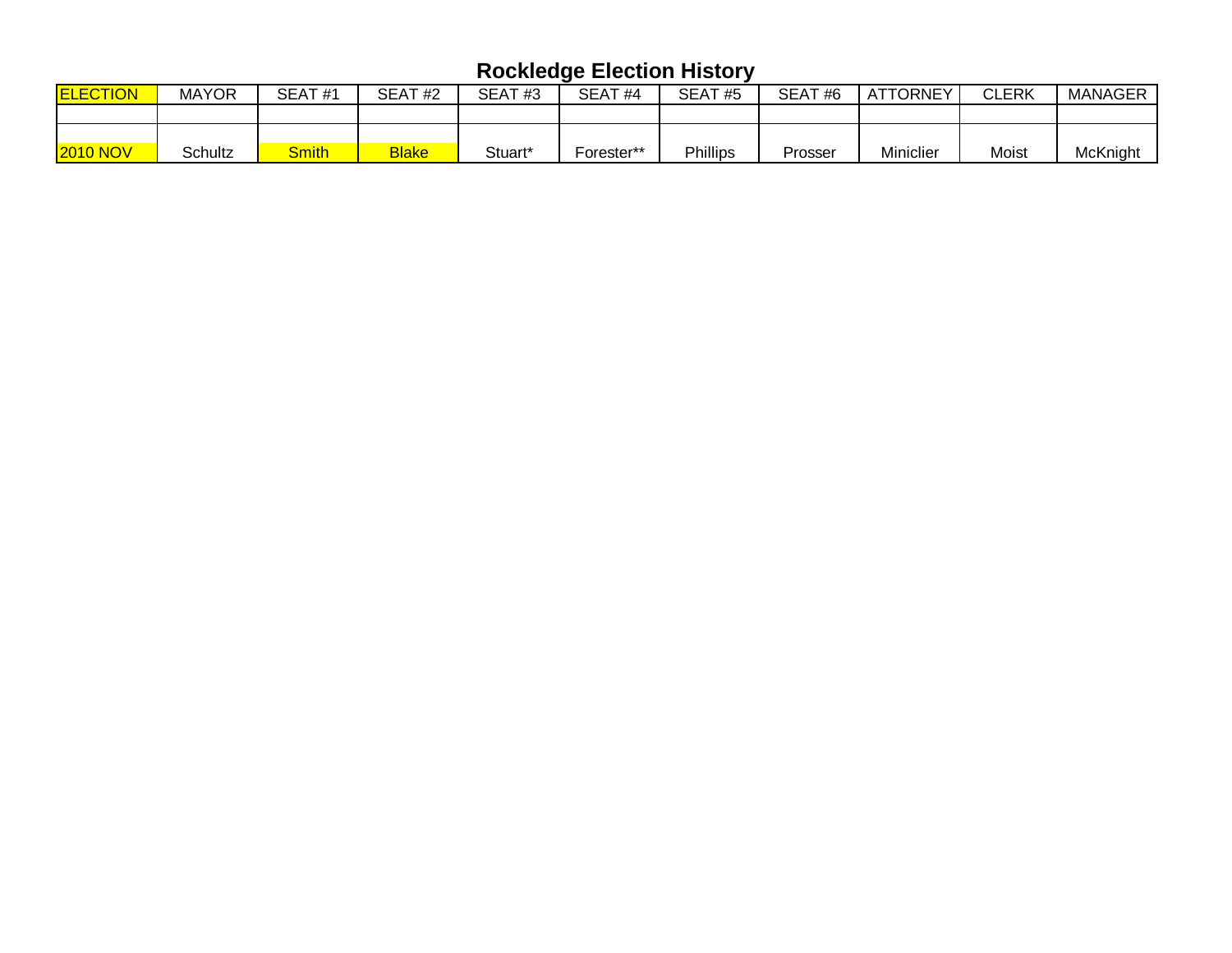| <b>ELECTION</b> | <b>MAYOR</b> | SEAT#1       | SEAT#2                                       | SEAT#3        | SEAT#4                                                               | SEAT#5          | SEAT#6                                 | <b>ATTORNEY</b>                          | <b>CLERK</b>    | <b>MANAGER</b>                            |  |
|-----------------|--------------|--------------|----------------------------------------------|---------------|----------------------------------------------------------------------|-----------------|----------------------------------------|------------------------------------------|-----------------|-------------------------------------------|--|
|                 |              |              |                                              |               |                                                                      |                 |                                        |                                          |                 |                                           |  |
|                 |              |              |                                              |               |                                                                      |                 |                                        |                                          |                 |                                           |  |
| <b>2011 NOV</b> | <b>Price</b> | Smith        | Blake**                                      | O'Neill       | Forester*                                                            | Phillips        | Prosser                                | Miniclier                                | Moist           | McKnight                                  |  |
|                 |              |              |                                              |               | resigned 08/15/12 due to career change; no appointment to fill seat  |                 |                                        |                                          |                 |                                           |  |
| <b>2012 NOV</b> | Price**      | Smith        | Blake*                                       | O'Neill       | Forester                                                             | <b>Phillips</b> | <b>Hartselle</b>                       | Miniclier                                | Moist           | McKnight                                  |  |
| <b>2013 NOV</b> | Price*       | <b>Smith</b> | <b>Blake</b>                                 | O'Neill**     | Forester                                                             | Phillips        | Hartselle                              | Miniclier                                | Moist           | McKnight                                  |  |
|                 |              |              |                                              |               |                                                                      |                 |                                        |                                          |                 |                                           |  |
| <b>2014 NOV</b> | Price*       | Smith        | <b>Blake</b>                                 | O'Neill**     | <b>Forester</b>                                                      | Phillips        | Hartselle                              | Miniclier                                | Moist           | McKnight                                  |  |
| <b>2015 NOV</b> | Price*       | Smith        | <b>Blake</b>                                 | O'Neill**     | Forester                                                             | <b>Daski</b>    | <b>Hartselle</b>                       | Miniclier                                | Moist           | McKnight                                  |  |
|                 |              |              |                                              |               |                                                                      |                 |                                        |                                          |                 |                                           |  |
| <b>2016 NOV</b> | Price*       | <b>Smith</b> | Ferguson                                     | O'Neill**     | Forester                                                             | Daski           | Hartselle                              | Miniclier                                | <b>Moist</b>    | <b>McKnight</b>                           |  |
|                 |              |              |                                              |               |                                                                      |                 | Fettrow                                | Appointed when McKnight retired Dec 2016 |                 |                                           |  |
|                 |              |              |                                              |               |                                                                      |                 | <b>Nicholas</b>                        | Appointed when Moist retired Nov 2016    |                 |                                           |  |
| <b>2017 NOV</b> | Price*       | Smith        | Ferguson                                     | <b>Martin</b> | Forester**                                                           | Daski           | Hartselle                              | Miniclier                                | Nicholas        | Fettrow                                   |  |
|                 |              |              |                                              |               | O'Neill retired to run for House of Representatives - left open seat |                 |                                        |                                          |                 |                                           |  |
| <b>2018 NOV</b> | Price*       | Smith        | Ferguson                                     | Martin        | Forester**                                                           | <b>Daski</b>    | <b>Hartselle</b>                       | Miniclier                                | Nicholas        | Fettrow                                   |  |
|                 |              |              |                                              |               |                                                                      |                 | Daski/Hartselle both unopposed in 2018 |                                          |                 |                                           |  |
| <b>2019 NOV</b> | Price*       | Cadore       | Ferguson                                     | Martin        | Forester**                                                           | Daski           | Hartselle                              | Miniclier                                | <b>Nicholas</b> | Fettrow                                   |  |
|                 |              |              | Cadore elected; Smith retired after 36 years |               |                                                                      |                 | LeVasseur                              |                                          |                 | Appointed when Nicholas resigned Feb 2020 |  |
| <b>2020 NOV</b> | Price*       | Cadore       | Ferguson                                     | <b>Martin</b> | Forester**                                                           | Daski           | Hartselle                              | Miniclier                                | LeVasseur       | Fettrow                                   |  |
|                 |              |              |                                              |               |                                                                      |                 |                                        |                                          |                 |                                           |  |
| <b>2021 NOV</b> | Price*       | Cadore       | Ferguson                                     | Martin        | Forester**                                                           | <b>Daski</b>    | <b>Hartselle</b>                       | Miniclier                                | LeVasseur       | Fettrow                                   |  |
|                 |              |              |                                              |               |                                                                      |                 |                                        |                                          |                 |                                           |  |
|                 |              |              |                                              |               |                                                                      |                 |                                        |                                          |                 |                                           |  |
|                 |              |              |                                              |               |                                                                      |                 |                                        |                                          |                 |                                           |  |
|                 |              |              |                                              |               |                                                                      |                 |                                        |                                          |                 |                                           |  |
|                 |              |              |                                              |               |                                                                      |                 |                                        |                                          |                 |                                           |  |
|                 |              |              |                                              |               |                                                                      |                 |                                        |                                          |                 |                                           |  |
|                 |              |              |                                              |               |                                                                      |                 |                                        |                                          |                 |                                           |  |
|                 |              |              |                                              |               |                                                                      |                 |                                        |                                          |                 |                                           |  |
|                 |              |              |                                              |               |                                                                      |                 |                                        |                                          |                 |                                           |  |
|                 |              |              |                                              |               |                                                                      |                 |                                        |                                          |                 |                                           |  |
|                 |              |              |                                              |               |                                                                      |                 |                                        |                                          |                 |                                           |  |
|                 |              |              |                                              |               |                                                                      |                 |                                        |                                          |                 |                                           |  |
|                 |              |              |                                              |               |                                                                      |                 |                                        |                                          |                 |                                           |  |
|                 |              |              |                                              |               |                                                                      |                 |                                        |                                          |                 |                                           |  |
|                 |              |              |                                              |               |                                                                      |                 |                                        |                                          |                 |                                           |  |
|                 |              |              |                                              |               |                                                                      |                 |                                        |                                          |                 |                                           |  |